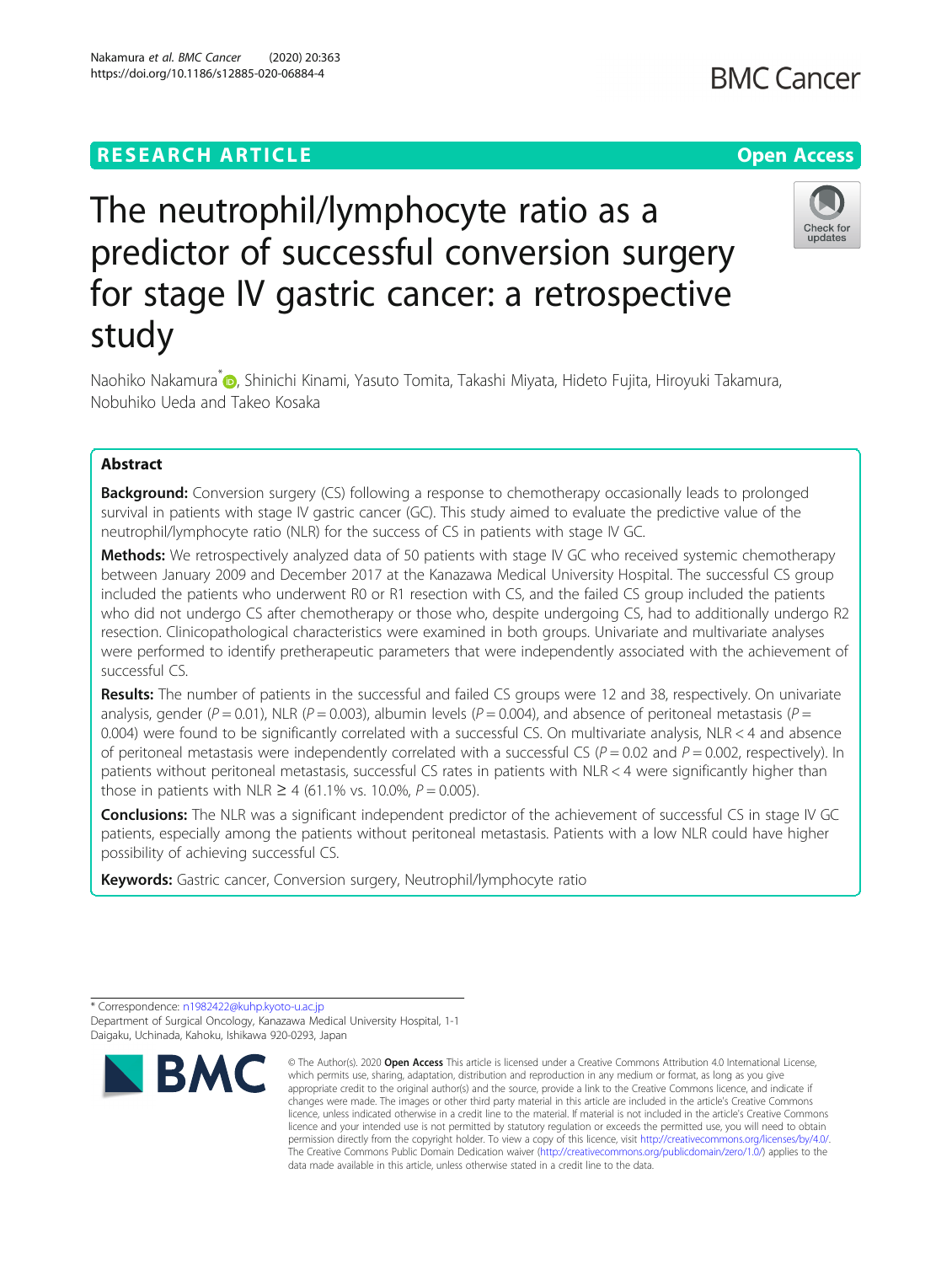## Background

Gastric cancer (GC) is the fifth most common malignancy and the second most common cause of cancer mortality worldwide [\[1](#page-5-0)]. Although early GC is largely a curable disease, advanced GC is still associated with poor survival. The curative treatment for advanced GC consists of gastrectomy with perioperative chemotherapy [[2,](#page-5-0) [3\]](#page-5-0), and chemotherapy remains the main therapeutic approach for stage IV GC [\[4](#page-5-0)]. Recently, a randomized, controlled trial of reduction surgery plus chemotherapy versus chemotherapy alone for stage IV GC (REGATTA trial) failed to show any efficacy for surgery [[5\]](#page-5-0). In contrast, curative resection following systemic chemotherapy in initially unresectable GC is now called conversion surgery (CS). With the development and improved response of chemotherapy regimens, a number of CS has been proven to be successful in stage IV GC  $[6-10]$  $[6-10]$  $[6-10]$  $[6-10]$  $[6-10]$ . However, the significance of this approach and when it should be recommended for stage IV GC remains controversial. Furthermore, the heterogeneous presentation of stage IV GC could complicate the identification of the best therapeutic strategy for these advanced cases due to their different biological behaviors.

Recently, interest in the association between the neutrophil/lymphocyte ratio (NLR) and the clinical outcomes of upper gastrointestinal cancers has been growing worldwide. The NLR, that is easily measurable in a routine GC patient examination, is calculated as the neutrophil count divided by the lymphocyte count. A retrospective analysis of data on GC patients who underwent gastrectomy showed that a high NLR was associated with poor survival, tumor depth, and peritoneal metastasis [[11\]](#page-5-0). In contrast, the association of NLR with clinical outcome of stage IV GC patients who underwent CS remains unclear. CS should be considered for stage IV GC patients who show good response to chemotherapy and for whom resection by CS provides a possible cure. However, it is sometimes difficult to predict success of CS before starting the chemotherapy course because stage IV GC patients have different metastasis patterns and a heterogeneous background. Thus, we considered that studying the NLR before chemotherapy could help predict a successful CS and construct the therapeutic strategy for stage IV GC patients. This study aimed to evaluate the clinicopathological characteristics of stage IV GC patients who underwent successful CS and the predictive value of the NLR in this context.

#### Methods

## Patients

We retrospectively analyzed data on 50 patients with stage IV GC who underwent systemic chemotherapy at Kanazawa Medical University Hospital between January 2009 and December 2017. Based on the imaging studies or staging laparoscopy before treatment, the patients were clinically staged by the 15th edition of the Japanese Classification of Gastric Carcinoma [\[12](#page-5-0)] according to depth of tumor invasion (T), extent of lymph node metastasis (N), and distant metastasis (M). We divided the 50 patients into two groups: the successful CS group included the patients who underwent R0 or R1 resection by CS, and the failed CS group included the patients who could not undergo CS after chemotherapy or those that, despite undergoing CS, had to additionally undergo R2 resection. Informed consent was obtained from the patients by description. The Medicine Ethics Committee of Kanazawa Medical University approved this study.

### **Treatments**

The first-line chemotherapy treatments delivered were S-1/cisplatin, S-1/oxaliplatin, S-1/docetaxel, and capecitabine plus cisplatin with or without trastuzumab. Responses to chemotherapy were classified according to the Response Evaluation Criteria in Solid Tumors (RECIST) guidelines [[13](#page-5-0)]. When patients who were initially regarded as unresectable responded well to chemotherapy, gastrectomy and/or metastasectomy were considered if R0 resection was possible. Gastrectomy with lymph node dissection was performed only in patients with distant metastasis who achieved complete response to chemotherapy. Postoperative adjuvant chemotherapy consisted on S-1 monotherapy or S-1 combined with another drug until recurrence, depending on the effectiveness of the surgery.

#### Evaluations

Pre-treatment clinical data, such as gender, age, and body mass index, were collected from our hospital's record. We extracted the results of the blood examination before the treatment, including white blood cell (WBC) count, the fraction of neutrophils and lymphocytes in the WBC differential, NLR, hemoglobin level, serum platelet count. We additionally analyzed levels of Creactive protein (CRP), total protein (TP), albumin, cholinesterase, carcinoembryonic antigen (CEA), carbohydrate antigen 19–9 (CA 19–9), and carbohydrate antigen 125 (CA 125). Overall survival (OS) was considered from the date the chemotherapy treatment began until death caused by GC or other causes. In the case of patients who survived during our analysis, the date of the last follow-up was December 31, 2018.

#### Statistical analysis

Data were expressed as  $n$  (%) or mean ( $\pm$  standard deviation). Continuous variables and categorical variables were compared using the Student's t-test and the  $\chi^2$  test, respectively. All P-values were two-sided, and differences with a P-value  $< 0.05$  were considered as statistical significance. OS analysis was performed using the Kaplan-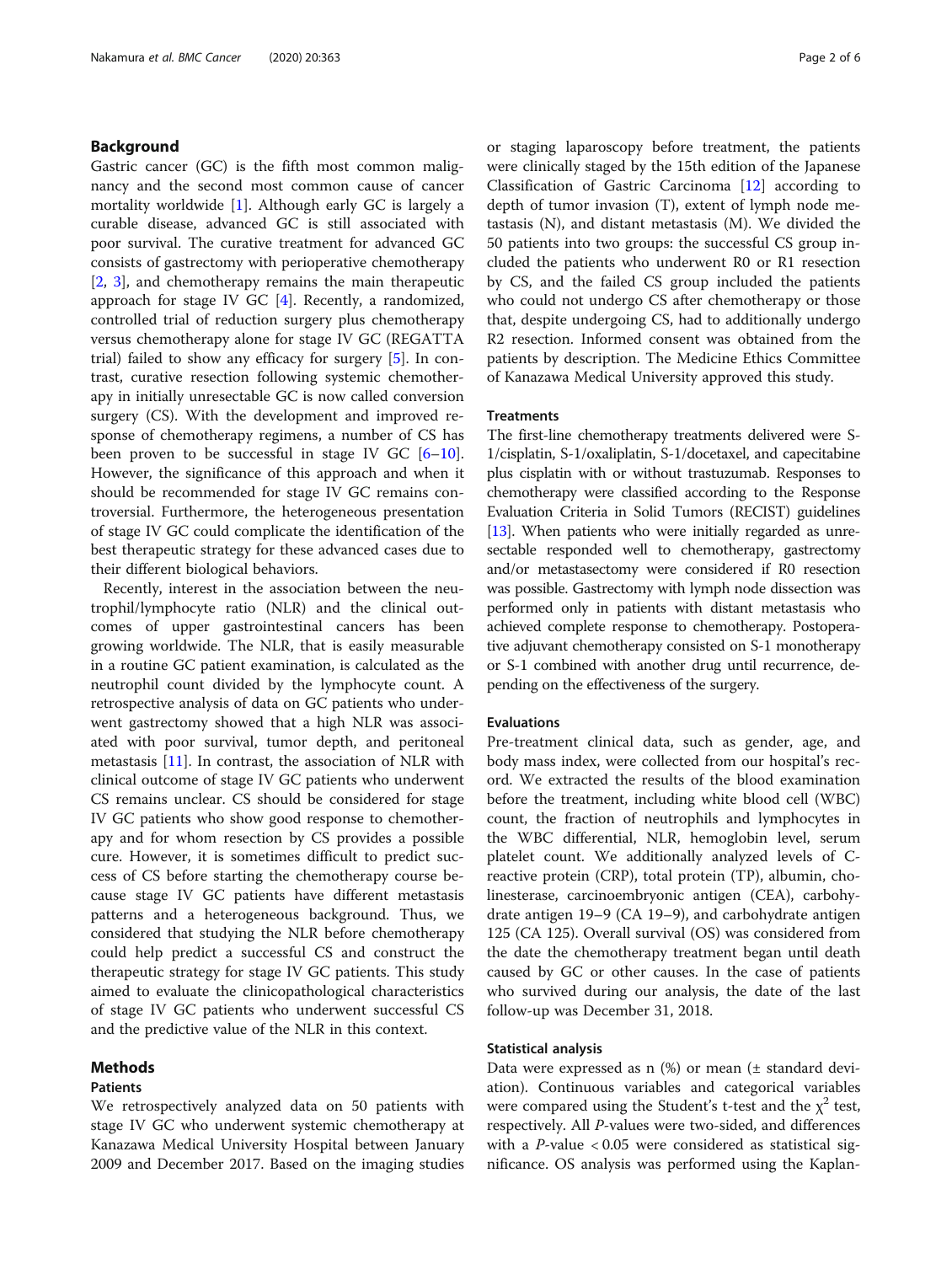Meier method and results were examined using the logrank test. A logistic regression model was used to identify clinical factors that were independently associated with a successful CS result. Variables that were associated with a successful CS result with  $P \le 0.05$  in the univariate analysis were included in the multivariate analysis. We performed the multivariate receiver operating characteristic (ROC) curve analysis for the diagnostic performance of the NLR with regard to the successful CS. The JMP software version 8.0 (SAS Institute, Cary, NC, USA) was used for all statistical analyses.

## Results

## Patient characteristics

The number of patients in the successful and failed CS groups were 12 and 38, respectively. The patient characteristics before the treatment in both groups are shown in Table 1. In the successful CS group, the proportion of males was significantly higher than in the failed CS group. The successful CS group showed significantly lower NLR and a higher albumin level than the failed CS group. Although there was no significant difference, the proportion of patients who had abnormal levels of tumor markers tended to be higher in the failed CS group than in the successful CS group. With regard to the distant metastatic factors considered for stage IV diagnosis, peritoneal metastasis was significantly higher in the failed CS group compared with the successful CS group. In contrast, lymph node metastasis was higher in the successful CS group than in the failed CS group (Table [2](#page-3-0)). The

Table 1 Patient characteristics in the successful and failed conversion surgery groups

|                                 | SC group $(n=12)$  | FC group $(n = 38)$ | $P$ value |
|---------------------------------|--------------------|---------------------|-----------|
| Gender (male)                   | 11 (91.7%)         | 21 (55.3%)          | 0.02      |
| Age                             | 69.7 $(\pm 3.2)$   | 68.6 $(\pm 1.8)$    | 0.78      |
| BMI                             | $21.9 \ (\pm 1.3)$ | $20.9 \ (\pm 0.7)$  | 0.53      |
| White blood cell (/µl)          | $6593 (\pm 473)$   | $6047 (\pm 266)$    | 0.32      |
| <b>NLR</b>                      | $2.4~(\pm 0.6)$    | 4.4 $(\pm 0.4)$     | 0.008     |
| Hemoglobin (g/dl)               | 11.2 $(\pm 0.4)$   | 11.4 $(\pm 0.6)$    | 0.79      |
| Platelet count $(x 10^4/\mu l)$ | $31.3 \ (\pm 3.6)$ | $30.4 \ (\pm 1.9)$  | 0.81      |
| CRP (mg/dl)                     | $0.8 \ (\pm 0.7)$  | 1.3 $(\pm 0.4)$     | 0.53      |
| Total protein (g/dl)            | 6.8 $(\pm 0.2)$    | 6.6 $(\pm 0.1)$     | 0.38      |
| Albumin (g/dl)                  | 3.8 $(\pm 0.2)$    | $3.4 \ (\pm 0.1)$   | 0.04      |
| Cholinesterase (U/l)            | $230 (\pm 27)$     | $212 (\pm 15)$      | 0.55      |
| $CEA \ (5 \, \text{ng/ml})$     | $9(75.0\%)$        | 20 (52.6%)          | 0.17      |
| CA19-9 (< 37 U/ml)              | 10 (83.3%)         | 21 (55.3%)          | 0.08      |
| CA125 (< 35 U/ml)               | 10 (83.3%)         | 34 (72.7%)          | 0.46      |

Values are in n  $(%)$  or mean  $(±$  standard deviation)

Abbreviations: BMI Body mass index, NLR neutrophil/lymphocyte ratio, CRP Creactive protein, CEA carcinoembryonic antigen, CA 19–9 carbohydrate antigen 19–9, CA 125 carbohydrate antigen 125

proportion of patients in the successful and failed CS groups who underwent chemotherapy regimen combining more than two agents before surgery was 100 and 76.3%, respectively ( $P = 0.06$ ).

## Overall survival analysis in the successful and failed conversion surgery groups

The median survival rates were 28.5 and 11.9 months in the successful and failed CS groups, respectively (Fig. [1](#page-3-0)). The successful CS group had a significantly better prognosis after the treatment  $(P = 0.0007$  [log-rank]).

## Correlation between pretherapeutic parameters and successful conversion surgery

The area under the ROC curve of the NLR between the successful CS and failed CS groups was 0.77. The best cutoff point of the NLR for distinguishing a successful result was 4.4. At this cutoff point, the sensitivity and specificity were 1.0 and 0.50, respectively. Therefore, we regarded the NLR cutoff point as 4.0 in the univariate and multivariate analyses. On univariate analysis, gender (male)  $(P = 0.01)$ , NLR  $(P = 0.003)$ , albumin levels  $(P = 0.01)$ 0.004), and absence of peritoneal metastasis  $(P = 0.004)$ were significantly correlated with successful CS (Table [3](#page-4-0)). On multivariate analysis, NLR < 4 and absence of peritoneal metastasis were significantly correlated with successful CS ( $P = 0.02$  and  $P = 0.002$ , respectively). In contrast, there was no significant difference in the predictive values of the tumor markers CEA, CA 19–9, and CA 125. Absence of peritoneal metastasis and a low NLR before treatment were independently associated with achievement of successful CS.

## Successful conversion surgery rates according to the neutrophil/lymphocyte ratio in subgroup analysis

Based on the results in the multivariate analysis, we conducted a subgroup analysis regarding the distant metastatic types (Fig. [2](#page-4-0)). In the first subgroup analysis, we excluded patients with either single liver metastasis, para-aortic lymph node metastasis, or positive cytology. In the 33 patients included in this subgroup, the successful CS rates were 0 and 17.7% in the patients with NLR  $\ge$ 4 and NLR < 4, respectively ( $P = 0.03$ ). The second subgroup included 28 patients who had no evidence of peritoneal metastasis, and those with  $NLR < 4$  had significantly higher successful CS rates than patients with NLR ≥ 4 (61.1% vs. 10.0%, respectively,  $P = 0.005$ ). When peritoneal metastasis is not detected, stage IV patients with NLR < 4 could have higher potential for converting R0 or R1 resection after chemotherapy.

## **Discussion**

The first report of CS in GC took place in 1997 [\[14](#page-5-0)]. As chemotherapy progresses for advanced GC, CS following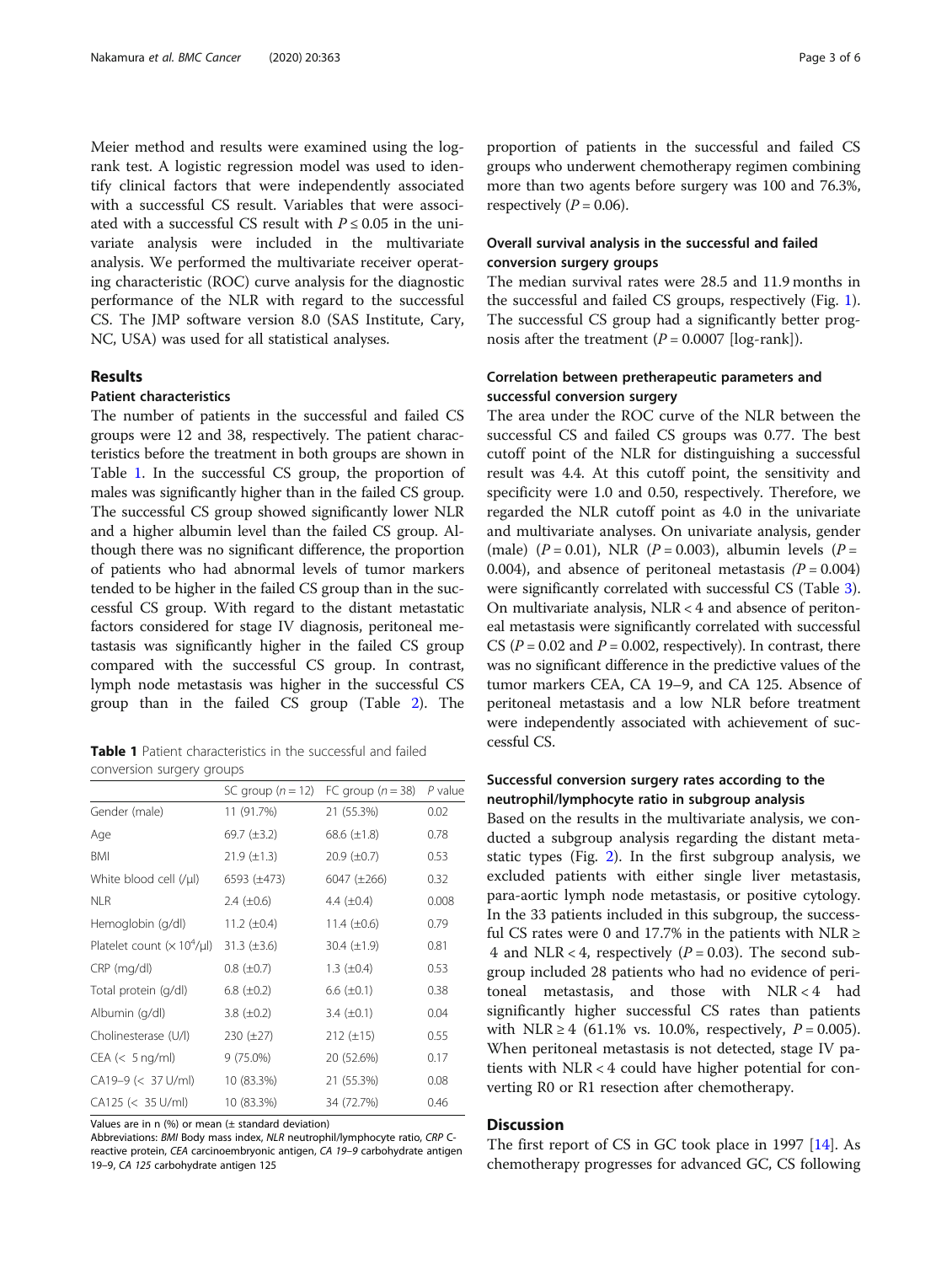|                            | SC group $(n = 12)$ | FC group $(n = 38)$ | $P$ value |
|----------------------------|---------------------|---------------------|-----------|
| Peritoneal metastasis      | $0(0\%)$            | 22 (57.9%)          | 0.0004    |
| Lymph node metastasis      | 10 (83.3%)          | 12 (31.6%)          | 0.002     |
| Liver metastasis           | $(8.3\%)$           | $0(0\%)$            | 0.09      |
| Cytological malignancy (+) | $(8.3\%)$           | 2(5.3%)             | 0.7       |

<span id="page-3-0"></span>Table 2 Distant metastatic factors for stage IV in the successful and failed conversion surgery groups

Values are in n (%)

a response to chemotherapy occasionally leads to prolonged survival in patients with initially unresectable GC. One of the important indications for performing CS is whether the primary lesion and metastatic sites of GC could be curatively resected with this method. However, it is unclear what kinds of patients achieve a good response to chemotherapy and a successful CS. Thus, surrogate markers reflecting the heterogeneity in both clinical and oncological characteristics of stage IV GC patients are of great interest in order to better adjust the therapeutic strategy for these patients. In this study, we demonstrated that the NLR was independently associated with successful CS for stage IV GC and we evaluated the predictive value of the NLR for achievement of a successful CS, regardless of the location of the distant metastases.

Several studies have reported that CS for stage IV GC results in long-term survival in selected patients [\[6](#page-5-0)–[8](#page-5-0)]. Our results showing the successful CS group had better prognosis than the failed CS group are in agreement with previous reports. It has also been demonstrated that non-invasive macroscopic type, higher differentiation, and absence of peritoneal dissemination were all favorable predictors of survival after CS [[6\]](#page-5-0). In contrast, there are few reports analyzing the association between pretherapeutic laboratory parameters and achievement of successful CS. Yoshida et al. indicated new categories of classification for the patients with stage IV GC who may benefit from surgery after induction chemotherapy [\[15](#page-5-0)]. In this biological category, absence of macroscopic peritoneal metastasis is a very important factor for suggesting CS. We have confirmed that absence of peritoneal metastasis in the pretherapeutic setting independently correlated with successful CS. However, conventional imaging tests before treatment could limit the accurate detection of peritoneal metastasis [[16,](#page-5-0) [17\]](#page-5-0). In addition, localized peritoneal metastasis sometimes disappears following chemotherapy. Deciding which patients would be good candidates for CS may be a difficult task by only taking into account the presence of peritoneal metastasis before treatment. On the other hand, we demonstrated that low NLR in the pretherapeutic setting was independently associated with successful CS with higher sensitivity. Most importantly, the subgroup analysis showed that NLR was associated with successful CS regardless of the characteristics of the distant metastasis. Thus, stage IV GC patients—especially those without peritoneal metastasis—who have low NLR have a higher potential for successful CS, and should undergo adequate chemotherapy and diligent assessment of their response to it aiming for conversion surgery.

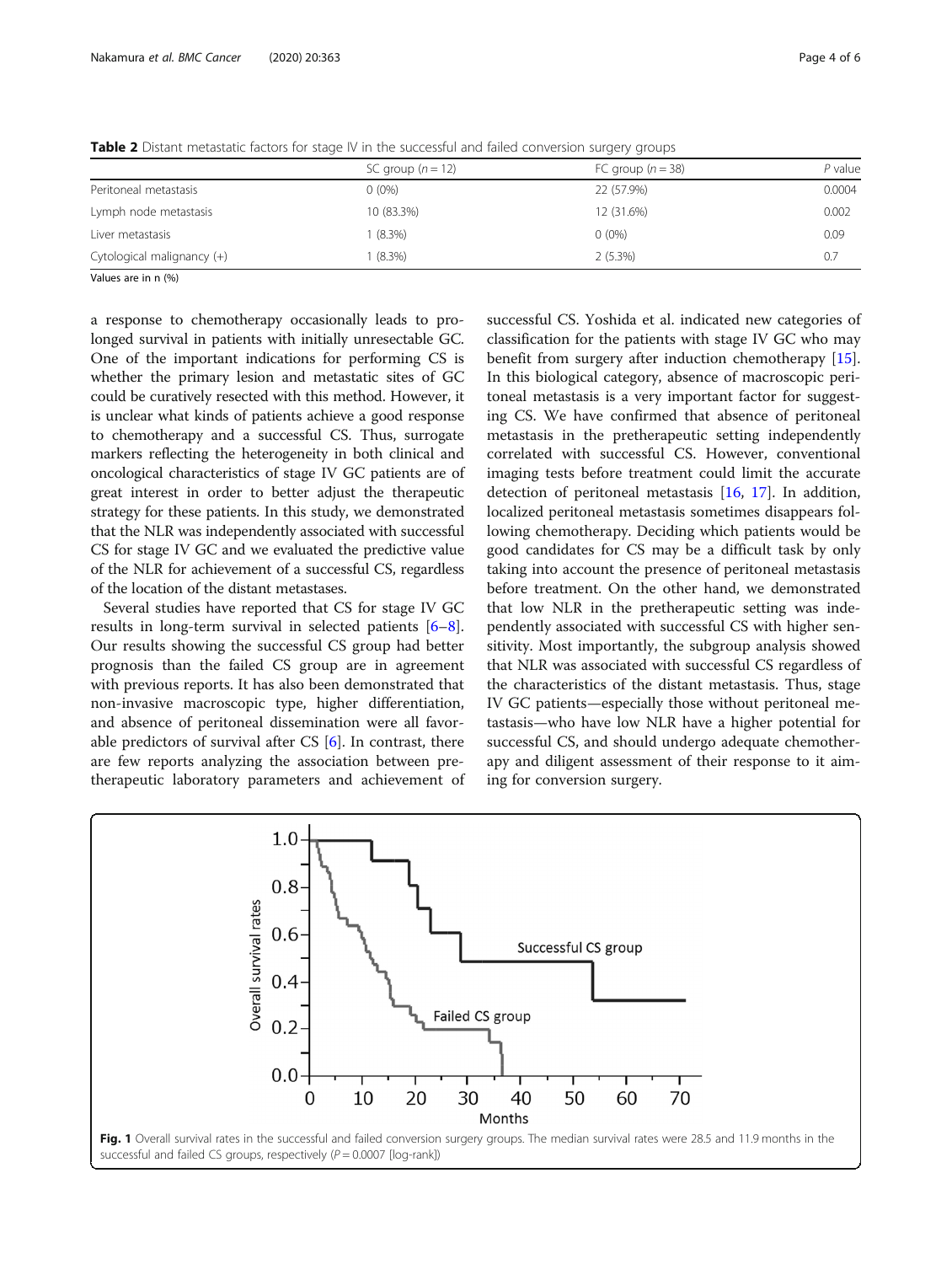<span id="page-4-0"></span>Table 3 Univariate and multivariate analyses to identify pretherapeutic predictors of successful conversion surgery

|                                     | Univariate analysis |           | Multivariate analysis |           |
|-------------------------------------|---------------------|-----------|-----------------------|-----------|
|                                     | Odds ratio          | $P$ value | Odds ratio            | $P$ value |
| Age $(< 75)$                        | 1.59                | 0.18      |                       |           |
| Gender (male)                       | 8.9                 | 0.01      | 10.4                  | 0.06      |
| BMI (> 20)                          | 1.62                | 0.51      |                       |           |
| Hemoglobin (> 12 g/dl)              | 1.09                | 0.89      |                       |           |
| White blood cell (> 6000/µl)        | 0.9                 | 0.87      |                       |           |
| $NLR$ (< 4)                         | 12.2                | 0.003     | 16                    | 0.02      |
| $CRP$ (< 1 mg/dl)                   | 1.55                | 0.6       |                       |           |
| Total protein $(>6.5 \text{ g/dl})$ | 1.96                | 0.35      |                       |           |
| Albumin $(> 3.5$ g/dl)              | 8.57                | 0.004     | 1.3                   | 0.82      |
| Cholinesterase (> 200 U/l)          | 1.24                | 0.75      |                       |           |
| $CEA$ (< 5 ng/ml)                   | 2.7                 | 0.16      |                       |           |
| CA19-9 (< 37 U/ml)                  | 4.05                | 0.07      |                       |           |
| CA125 (< 35 U/ml)                   | 1.87                | 0.45      |                       |           |
| Negative for peritoneal metastasis  | 18.4                | 0.004     | 21.9                  | 0.002     |
| Tumor differentiation (tub1-2)      | 1.16                | 0.87      |                       |           |

Abbreviations: BMI Body mass index, NLR neutrophil/lymphocyte ratio, CRP C-reactive protein, CEA carcinoembryonic antigen, CA 19-9 carbohydrate antigen 19-9, CA 125 carbohydrate antigen 125

The NLR is a simple index that could be calculated in a routine examination as the non-invasive biomarker of systemic inflammatory response [[18,](#page-5-0) [19](#page-5-0)]. The elevated NLR have been previously reported to be related to the poor prognosis of GC, colorectal, and lung cancer [[11](#page-5-0), [18,](#page-5-0) [20\]](#page-5-0). Because the NLR is one of the parameters reflecting systemic inflammation, these previous results could be indicated there is a close relationship between inflammation and cancer progression. We have also previously shown that high NLR was associated with the presence of peritoneal metastasis during staging laparoscopy in patients with advanced GC [[21\]](#page-5-0). GC cell migration and invasion were promoted by the interaction of

neutrophils with tumor cells through a pathway involving interleukin 6 (IL-6) [[22\]](#page-5-0). Therefore, an increased neutrophil count may reflect the condition of disease progression involving an upregulation of IL-6. In our analysis,  $27.6\%$  of patients with NLR < 4 showed complete or partial response to chemotherapy according to RECIST. In contrast, the proportion of patients who showed complete or partial response to chemotherapy was 14.3% in patients with NLR  $\geq$  4. The immune response of the host to tumors depends on the lymphocytes [[23](#page-5-0)], and an increased number of neutrophils suppress the cytolytic activity of lymphocytes [[24,](#page-5-0) [25](#page-5-0)]. Since, high NLR doe to an increased neutrophil count